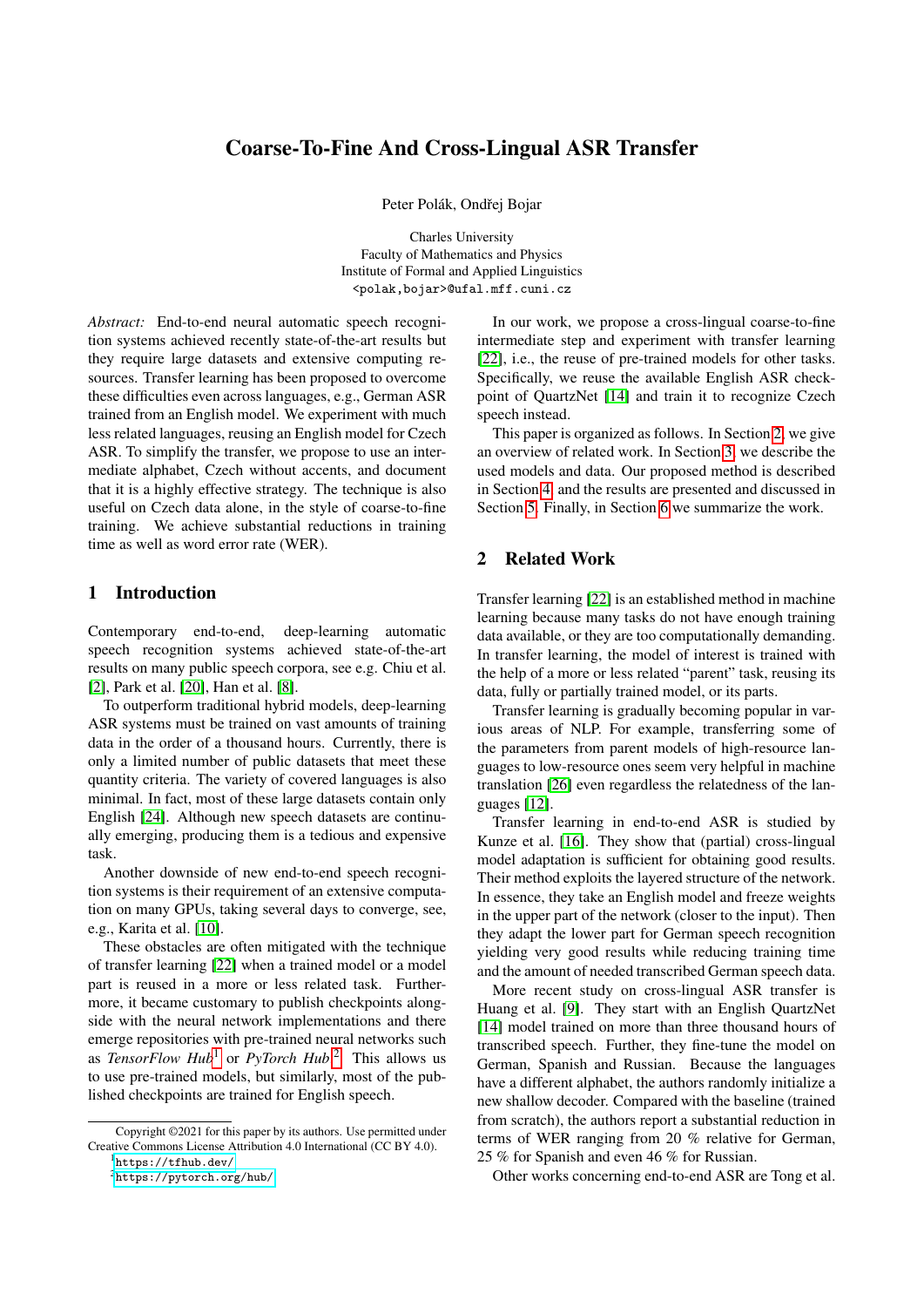[\[23\]](#page-6-4) and Kim and Seltzer [\[11\]](#page-5-7). The former proposes unified IPA-based phoneme vocabulary while the latter suggests a universal character set. The first demonstrates that the model with such an alphabet is robust to multilingual setup and transfer to other languages is possible. The latter proposes language-specific gating enabling language switching that can increase the network's power.

Multilingual transfer learning in ASR is studied by Cho et al. [\[3\]](#page-5-8). First, they jointly train one model (encoder and decoder) on ten languages (approximately 600 hours in total). Second, they adapt the model for a particular target language (4 languages, not included in the previous 10, with 40 to 60 hours of training data). They show that adapting both encoder and decoder boosts the performance in terms of character error rate.

Coarse-to-fine processing [\[21\]](#page-6-5) has a long history in NLP. It is best known in the parsing domain, originally applied for the surface syntax [\[1\]](#page-4-1) and more recently for neural-based semantic parsing [\[5\]](#page-5-9). The idea is to train a system on a simpler version of the task first and then gradually refine the task up to the desired complexity. With neural networks, coarse-to-fine training can lead to better internal representation, as e.g., Zhang et al. [\[25\]](#page-6-6) observe for neural machine translation.

The term coarse-to-fine is also used in the context of hyperparameter optimization, see, e.g., Moshkelgosha et al. [\[18\]](#page-5-10) or the corresponding DataCamp class,<sup>[3](#page-0-1)</sup> to cut down the space of possible hyperparameter settings quickly.

Our work is novel and differs from the above-mentioned ones in two ways: First, we reuse existing models and checkpoints to improve the speed of training and ASR accuracy for an unrelated language. $4$  Second, in the coarse-to-fine method, we simplify (instead of unifying) the Czech character set to improve cross-lingual transfer and enhance monolingual training significantly.

### <span id="page-1-0"></span>3 Data and Models Used

#### 3.1 Model architecture

We use the QuartzNet [\[14\]](#page-5-3) neural network. It is an endto-end, convolutional neural network trained with CTC (Connectionist Temporal Classification) [\[7\]](#page-5-11), based on a larger network Jasper [\[17\]](#page-5-12). While performing only slightly worse then the larger Jasper, it has only a fraction of parameters (18.9 million versus 333 million).

The model input is 64 MFCC (mel-frequency cepstrum coefficient) features computed from 20 ms windows with an overlap of 10 ms. For a given time step, the model outputs probability over the given alphabet. The model starts

<span id="page-1-1"></span>

Figure 1: QuartzNet BxR architecture. Taken from Kri-man et al. [\[14\]](#page-5-3). First layer from the input is  $C_1$  layer, the last three layers are  $C_2$ ,  $C_3$  and  $C_4$ . From input up to the *C*<sup>3</sup> layer is encoder, *C*<sup>4</sup> layer is decoder.

<span id="page-1-2"></span>

| <b>Block</b>         | R | K  | $c_{out}$ | S |
|----------------------|---|----|-----------|---|
| $C_1$                | 1 | 33 | 256       | 1 |
| B <sub>1</sub>       | 5 | 33 | 256       | 3 |
| B <sub>2</sub>       | 5 | 39 | 256       | 3 |
| $B_3$                | 5 | 51 | 512       | 3 |
| $B_4$                | 5 | 63 | 512       | 3 |
| $B_5$                | 5 | 75 | 512       | 3 |
| $C_2$                | 1 | 87 | 512       | 1 |
| $C_3$                | 1 | 1  | 1024      | 1 |
| $\mathit{C}_{\rm 4}$ | 1 | 1  | labels    | 1 |

Table 1: QuartzNet  $15x5 - 5$  block types  $(B_1..B_5)$  x 3 block repeats (column  $S$ ) = 15 x 5 (column  $R$ ) summarized. Each block consists of *R K*-sized modules. Each block is repeated *S* times. Horizontal line marks the encoder and decoder parts of the networks.

with a 1D time-channel separable convolutional layer *C*<sup>1</sup> with a stride of 2. This layer is then followed by *B* blocks. Each *i*-th block consists of the same modules repeated  $R_i$ times. Each block is repeated  $S_i$  times. The basic module has four layers: *K*-sized depthwise convolution layer with *cout* channels, a pointwise convolution, a normalization layer and activation (ReLU). Next follows a time-channel separable convolution  $C_2$  and two 1D convolutional layers *C*<sup>3</sup> and *C*<sup>4</sup> (with dilatation of 2). The part of the network from  $C_1$  to  $C_3$  is encoder and layer  $C_4$  is decoder.

In our work, we use QuartzNet 15x5. This model has

<sup>3</sup>[https://campus.datacamp.com/courses/](https://campus.datacamp.com/courses/hyperparameter-tuning-in-python/informed-search?ex=1)

[hyperparameter-tuning-in-python/informed-search?ex=1](https://campus.datacamp.com/courses/hyperparameter-tuning-in-python/informed-search?ex=1) <sup>4</sup>In contrast to the Germanic English, Czech is a Slavic language with rich morphology and relatively free word order. To the best of our knowledge, the phonetic similarity of Czech and English has not been rigorously studied, although the common belief is that Czech is more phonetically consistent.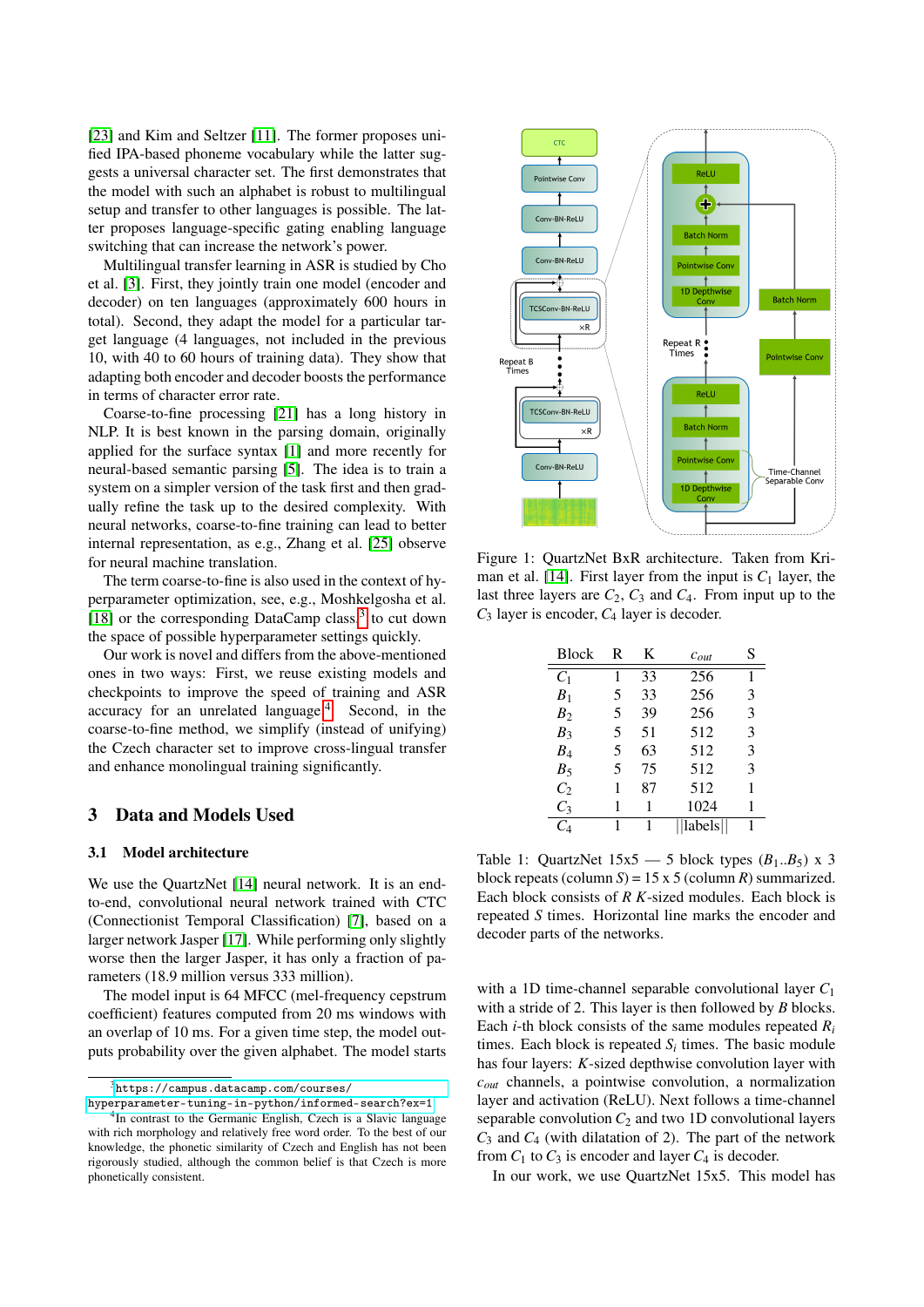5 blocks, each repeated  $S_i = 3$  times and each module repeated  $R_i = 5$  times. The model schema is in Figure [1](#page-1-1) and summarized in Table [1.](#page-1-2)

### 3.2 Training

We work with the original implementation in the NeMo toolkit [\[15\]](#page-5-13). The training is performed on 10 NVIDIA GeForce GTX 1080 Ti GPUs with 11 GB VRAM. We use the O1 optimization setting, which primarily means mixedprecision training (weights are stored in single precision, gradient updates are computed in double precision). Batch size is 32 per GPU ( $10 \times 32 = 320$  global batch size). We use warm-up of 1000 steps. The learning rate for training is 0.01 and 0.001 for the fine-tuning. The optimizer is NovoGrad [\[6\]](#page-5-14) with weight decay 0.001 and  $\beta_1 = 0.95$  and  $\beta_2 = 0.5$ . Additionally, we use Cutout [\[4\]](#page-5-15) with 5 masks, maximum time cut 120 and maximum frequency cut 50.

#### 3.3 Pre-Trained English ASR

As the parent English model, we use the checkpoint available at the *NVIDIA GPU Cloud*. [5](#page-0-1) It is trained on Lib-riSpeech [\[19\]](#page-6-7) and Mozilla CommonVoice<sup>[6](#page-0-1)</sup> for 100 epochs on 8 NVIDIA V100 GPUs. The model achieves 4.19 % WER on LibriSpeech test-clean using greedy decoding without language model.

#### 3.4 Czech Speech Data

In our experiments, we use Large Corpus of Czech Parliament Plenary Hearings [\[13\]](#page-5-16). At the time of writing, it is the most extensive available speech corpus for the Czech language, consisting of approximately 400 hours.

The corpus includes two held out sets: the development set extracted from the training data and reflecting the distribution of speakers and topics, and the test set which comes from a different period of hearings. We choose the latter for our experiments because we prefer the more realistic setting with a lower chance of speaker and topic overlap.

## <span id="page-2-0"></span>4 Examined Configurations

Figure [2](#page-3-1) presents the examined setups. In all cases, we aim at the best possible Czech ASR, disregarding the model's performance in the original English task. The baseline (not in the diagram) is to train the network from scratch on the whole Czech dataset, converting the speech signal directly to Czech graphemes, i.e., words in fully correct orthography, except punctuation and casing which are missing in both the training and evaluation data.

#### <span id="page-2-1"></span>4.1 Basic Transfer Learning

Our first method is very similar to Kunze et al. [\[16\]](#page-5-5) and Huang et al. [\[9\]](#page-5-6). We use the English checkpoint with the (English) WER of 4.19 % on LibriSpeech test-clean, and continue the training on Czech data.

The Czech language uses an extended Latin alphabet, with diacritic marks (acute, caron, and ring) added to some letters. The Czech alphabet has 42 letters, including the digraph "ch". Ignoring this digraph (it is always written using the letters "c" and "h"), we arrive at 41 letters. Only 26 of them are known to the initial English decoder.

To handle this difference, we use a rapid decoder adaptation (unlike Huang et al. [\[9\]](#page-5-6)). For the first 1500 steps, we keep the encoder frozen and only train the decoder (randomly initialized; Glorot uniform).

Subsequently, we unfreeze the encoder and train the whole network on the Czech dataset.

### 4.2 Transfer Learning with Vocabulary Simplification

In this experiment, we try to make the adaptation easier by first keeping the original English alphabet and extending it to the full Czech alphabet only once it is trained.

To coerce Czech into the English alphabet, it is sufficient to strip diacritics (e.g. convert "čárka" to "carka"). This simplification is quite common in Internet communication but it always conflates two sounds ([ts] written as "c" and  $[t]$  written as "č") or their duration ( $[a!]$  for "á" and [a] for "a").

In this experiment, we first initialize both encoder and decoder weights from the English checkpoint (English and simplified Czech vocabularies are identical so the decoder dimensions match), and we train the network on the simplified Czech dataset for 39 thousand steps.

The rest (adaptation and training on the full Czech alphabet) is the same as in Section [4.1.](#page-2-1) Overall, this can be seen as a simple version of coarse-to-fine training where a single intermediate model is constructed with a reduced output alphabet.

#### 4.3 Vocabulary Simplification Only

In this experiment, we first simplify target vocabulary: we use standard Latin alphabet with 26 letters plus space and apostrophe (to preserve compatibility with English). Czech transcripts are then encoded using this simplified alphabet (e.g. "čárka" as "carka").

With transcripts encoded in this manner, we train a randomly (Glorot uniform) initialized QuartzNet network for 39 thousand steps.

From our previous experience with vocabulary adaptation, we make a short adaptation of the model for a different alphabet. We initialize the encoder with weights obtained in the previous step and modify the target vocabulary to all Czech letters (41 plus space and apostrophe).

<sup>5</sup>[https://ngc.nvidia.com/catalog/models/nvidia:](https://ngc.nvidia.com/catalog/models/nvidia:quartznet15x5) [quartznet15x5](https://ngc.nvidia.com/catalog/models/nvidia:quartznet15x5)

<sup>6</sup><https://commonvoice.mozilla.org/en/datasets>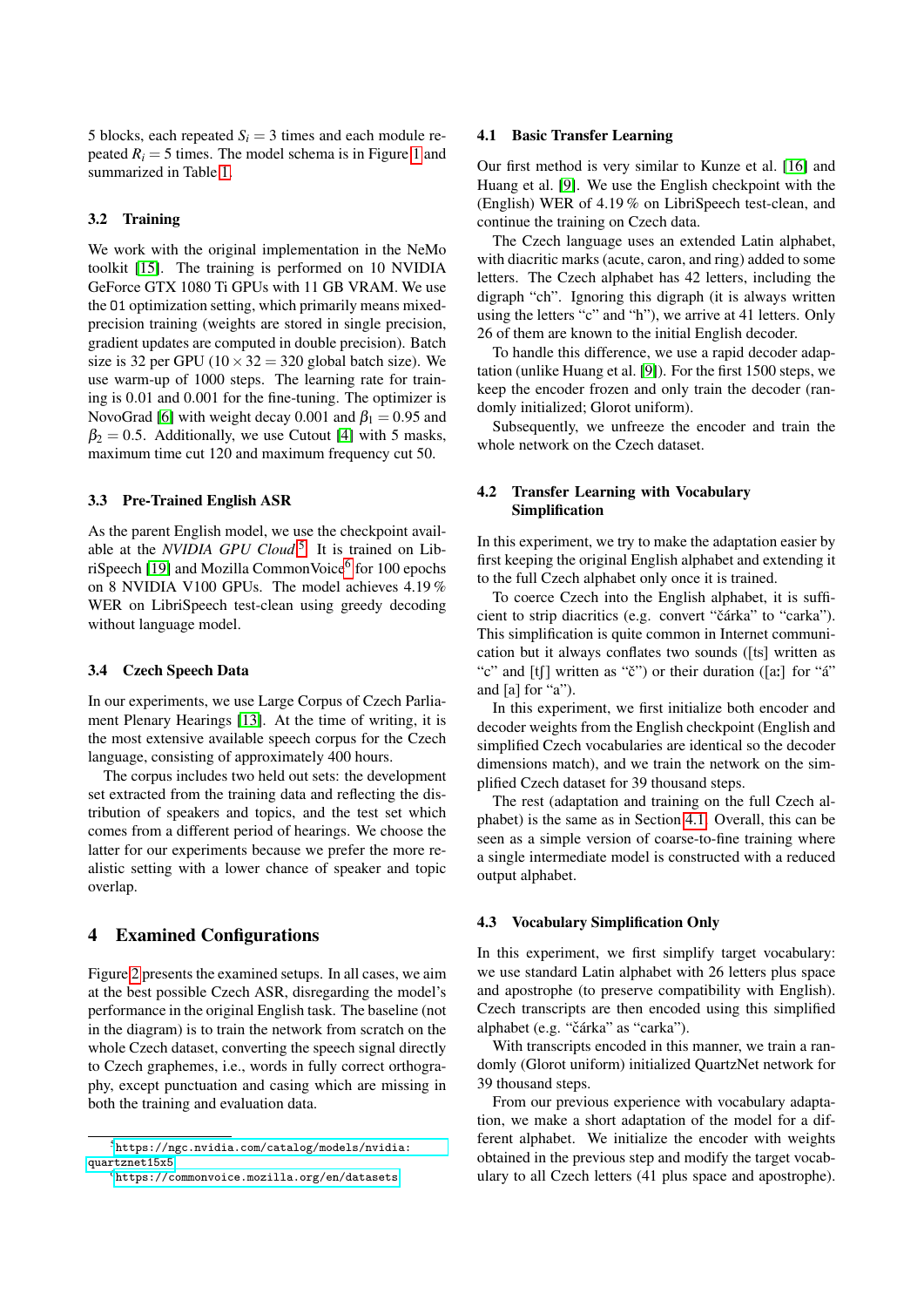<span id="page-3-1"></span>

Figure 2: Examined setups of transfer learning. The labels on the arrows indicate which model parts are transferred, i.e., used to initialize the subsequent model. Parameter freezing is involved only for the encoder weights in the "CS decoder adaptation" phase.

<span id="page-3-2"></span>

| <b>Experiment</b>                       | <b>Simplified</b> | <b>Adaptation</b> | Full  |
|-----------------------------------------|-------------------|-------------------|-------|
| <b>Baseline CS</b>                      |                   |                   | 20.19 |
| $EN \rightarrow CS$                     |                   | 97.35             | 19.06 |
| $EN \rightarrow sim. CS \rightarrow CS$ | 17.11             | 22.01             | 16.88 |
| sim. $CS \rightarrow CS$                | 20.56             | 24.59             | 16.57 |

Table 2: Results in % of word error rate on the Czech (CS) test set. "Simplified" column reflects WER after the training on simplified dataset (both training and test data without accents). "Adaptation" column contains WER immediately after the decoder adaptation phase to the full Czech alphabet including accents. Finally, "Full" column contains performance on the test set with accents after the full training.

The decoder is initialized with random weights. We freeze the encoder and train this network shortly for 1500 steps. Note that the original decoder for simplified Czech is discarded and trained from random initialization in this adaptation phase.

After this brief adaptation step, we unfreeze the encoder and train the whole network for 39 thousand steps.

## <span id="page-3-0"></span>5 Results and Discussion

Table [2](#page-3-2) presents our final WER scores and Figure [3](#page-4-2) shows their development through the training. For simplicity, we use greedy decoding and no language model. We take the model from the last reached training iteration. Arguably, some of the setups are not yet fully converged but the main goal of this paper is to propose solutions for situations where hardware resources are capped (as was our case, too). With unlimited training time available, the results might differ. Little signs of overfitting are apparent for the "Simplified  $CS \rightarrow CS$ " setup. An earlier iteration

of this setup might have worked better, but we do not have another test set with unseen speakers to validate it. The development set of the Czech speech corpus is rather small (3 hours), so we prefer not to split it.

Without an independent test set and computing capacity to reach full convergence or overfitting for all the models, our analysis has to focus on the development of model performance in time (Figure [3\)](#page-4-2) rather than on the final performance of models chosen by an automatic stopping criterion on such a held-out test set.

#### 5.1 Transfer across Unrelated Languages

We observe that initialization with an unrelated language helps to speed up training.

This is best apparent by comparing the first 39k steps of the learning curves for "English  $\rightarrow$  Czech simplified" and "Czech (simplified)  $\rightarrow$  Czech" in Figure [3,](#page-4-2) thin lines. Here the target alphabet was simplified in both cases, but the weights initialized from English allow a much faster decrease of WER. The benefit is also clear for the full alphabet (baseline vs. "English  $\rightarrow$  Czech"), where the baseline has a consistently higher WER.

The training of the English parent is so fast that WER for the simplified alphabet (thin dashed green line) drops under 30 % within the first 2000 steps (1 hour of training). This can be particularly useful if the final task does not require the lowest possible WER, such as sound segmentation.

While Basic transfer ("English  $\rightarrow$  Czech") boosts the convergence throughout the training, its final performance is only 1 to 2 % points of WER better than the baseline, see the plot or compare 20.19 with 19.06 in Table [2.](#page-3-2) The intermediate vocabulary simplification is more important and allow a further decrease of 2.2 % WER absolute (19.06 vs. 16.88) when transferring from English.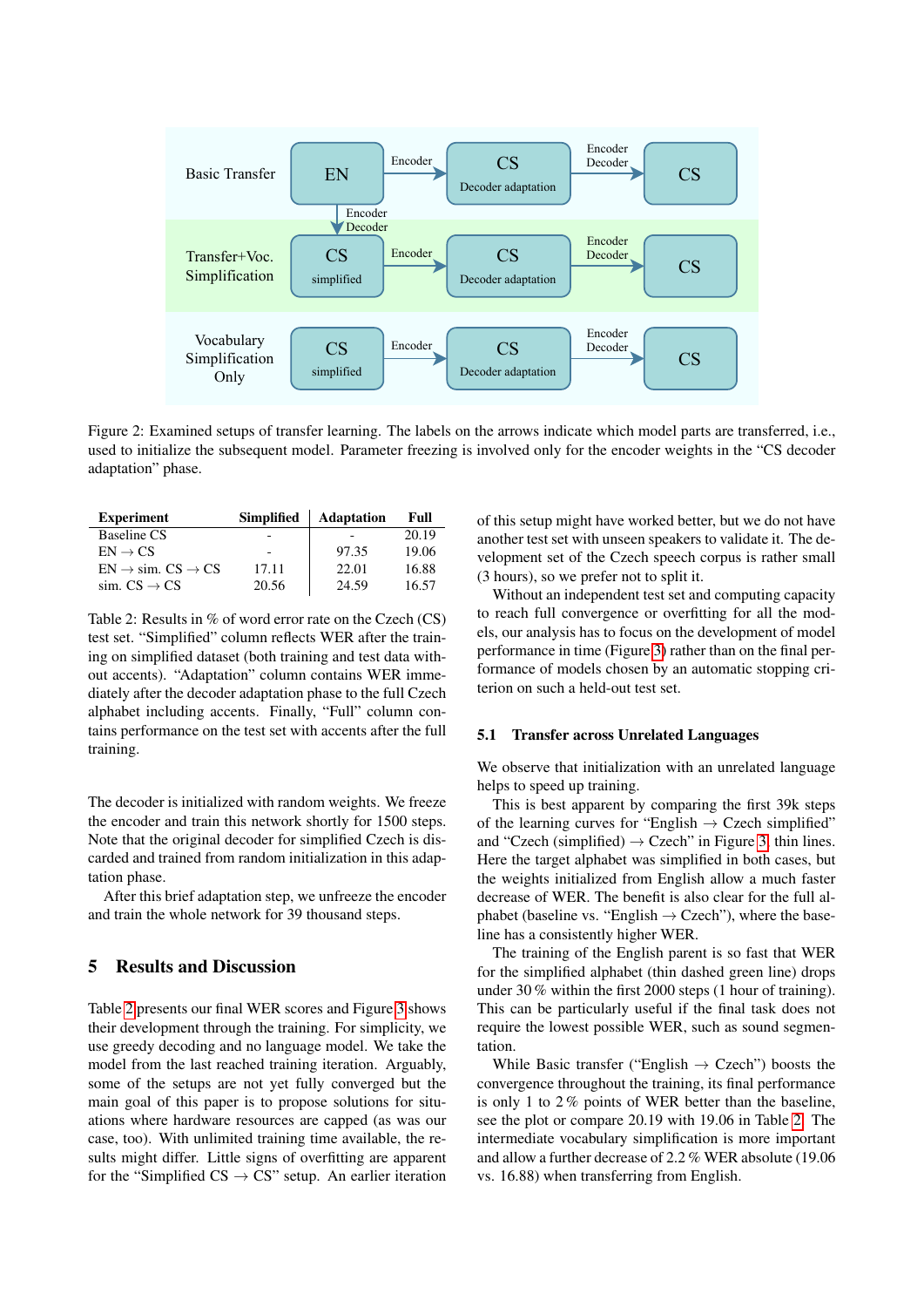<span id="page-4-2"></span>

Figure 3: Evaluation on the test set during training. In setups with transfer learning, the same colour and dashing are used across training stages. Note that WER curves for experiments with simplified vocabulary (thin lines) are not directly comparable with other curves until step 39,000 as the test set is on different (simplified) vocabulary. 10,000 steps take approximately 5 hours. Better viewed in colour.

### 5.2 Transfer across Target Vocabularies

In the course of two experiment runs, we altered the target vocabulary: the training starts with simplified Czech, and after about 39,000 steps, we switch to the full target vocabulary. This sudden change can be seen as spikes in Figure [3.](#page-4-2) Note that WER curves before the peak use the simplified Czech reference (the same test set but with stripped diacritics), so they are not directly comparable to the rest.

The intermediate simplified vocabulary always brings a considerable improvement. In essence, the final WER is lower by 2.18 (16.88 vs. 19.06 in Table [2\)](#page-3-2) for the models transferred from English and by 3.62 (16.57 vs. 20.19) for Czech-only runs. One possible reason for this improvement is the "easier" intermediate task of simpler Czech. Note that the exact difficulty is hard to compare as the target alphabet is smaller than with the full vocabulary, but more spelling ambiguities may arise. This intermediate task thus seems to help the network to find a bettergeneralizing region in the parameter space. Another possible reason that this sudden change and reset of the last few layers allows the model to reassess and escape a local optimum in which the "English  $\rightarrow$  Czech" setup could be trapped.

## <span id="page-4-0"></span>6 Conclusion and Future Work

We presented our experiments with transfer learning for automated speech recognition between unrelated languages. In all our experiments, we outperformed the baseline in terms of speed of convergence and accuracy.

We gain a substantial speed-up when training Czech ASR while reusing weights from a pre-trained English ASR model. The final word error rate improves over

the baseline only marginally in this basic transfer learning setup.

We are able to achieve a substantial improvement in WER by introducing an intermediate step in the style of coarse-to-fine training, first training the models to produce Czech without accents, and then refining the model to the full Czech. This coarse-to-fine training is most successful within a single language: Our final model for Czech is better by over 3.5 WER absolute over the baseline, reaching WER of 16.57%. Further gains are expected from beam search with language model or better iteration choice to avoid overfitting.

As we documented in Section [5,](#page-3-0) transfer learning leads to a substantial reduction in training time. We achieved speed-up even in unrelated languages. We also demonstrated that the coarse-to-fine approach leads not only to training time reduction but also yields better accuracy.

We see further potential in the coarse-to-fine training. We want to explore this area more thoroughly, e.g., by introducing multiple simplification stages or testing the technique on more languages.

### Acknowledgements

The work was supported by the grant 19-26934X (NEUREM3) of the Czech Science Foundation and START/SCI/089 (Babel Octopus: Robust Multi-Source Speech Translation) of the START Programme of Charles University.

## References

<span id="page-4-1"></span>[1] Eugene Charniak, Mark Johnson, Micha Elsner, Joseph Austerweil, David Ellis, Isaac Haxton, Catherine Hill, R. Shrivaths, Jeremy Moore, Michael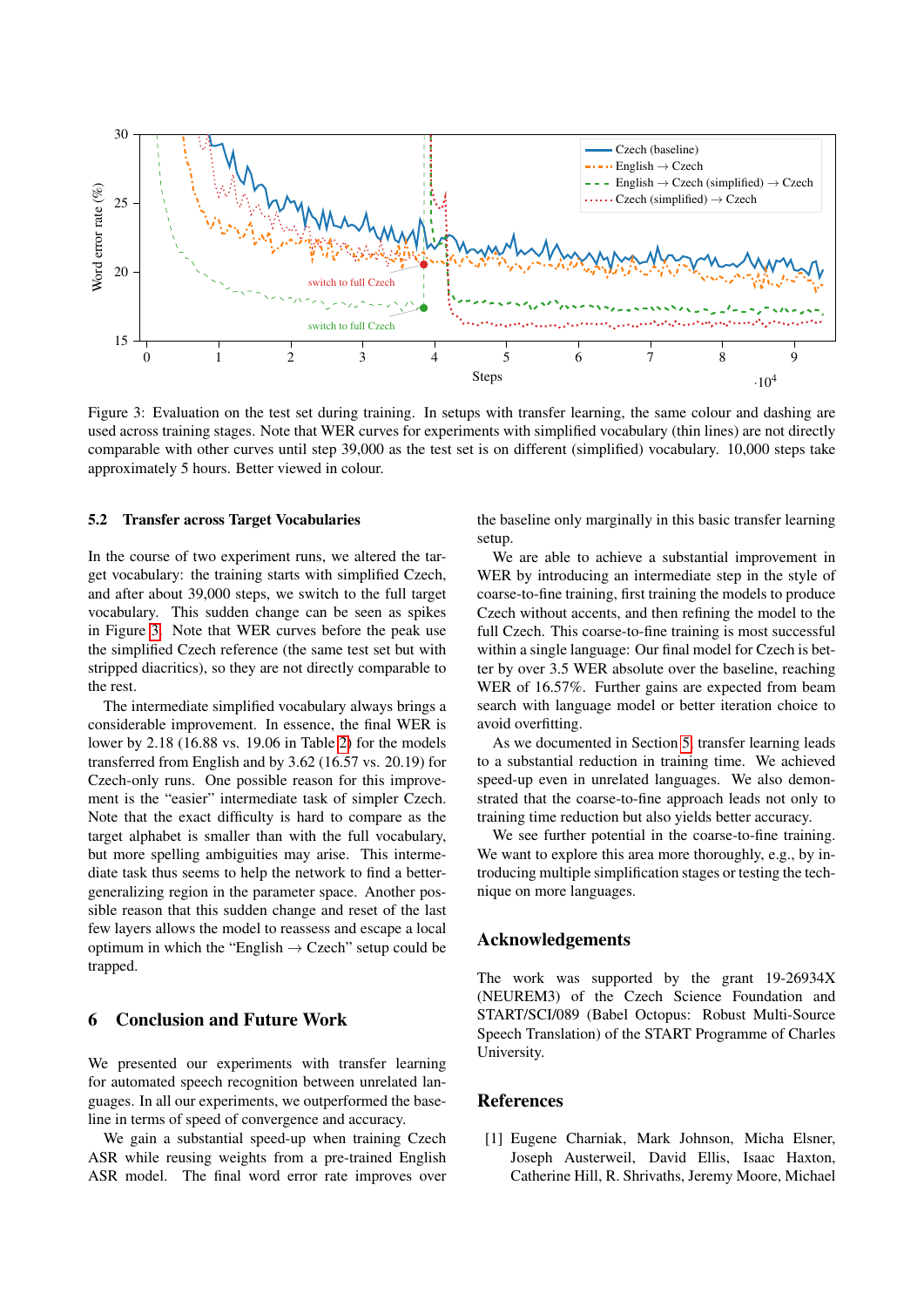Pozar, and Theresa Vu. 2006. [Multilevel coarse-to](http://acl.ldc.upenn.edu/N/N06/N06-1022.pdf)[fine PCFG parsing.](http://acl.ldc.upenn.edu/N/N06/N06-1022.pdf) In *HLT-NAACL*. The Association for Computational Linguistics.

- <span id="page-5-0"></span>[2] Chung-Cheng Chiu, Tara N Sainath, Yonghui Wu, Rohit Prabhavalkar, Patrick Nguyen, Zhifeng Chen, Anjuli Kannan, Ron J Weiss, Kanishka Rao, Ekaterina Gonina, et al. 2018. State-of-the-art speech recognition with sequence-to-sequence models. In *2018 IEEE International Conference on Acoustics, Speech and Signal Processing (ICASSP)*, pages 4774–4778. IEEE.
- <span id="page-5-8"></span>[3] Jaejin Cho, Murali Karthick Baskar, Ruizhi Li, Matthew Wiesner, Sri Harish Mallidi, Nelson Yalta, Martin Karafiat, Shinji Watanabe, and Takaaki Hori. 2018. Multilingual sequence-to-sequence speech recognition: architecture, transfer learning, and language modeling. In *2018 IEEE Spoken Language Technology Workshop (SLT)*, pages 521–527. IEEE.
- <span id="page-5-15"></span>[4] Terrance DeVries and Graham W Taylor. 2017. Improved regularization of convolutional neural networks with cutout. *arXiv preprint arXiv:1708.04552*.
- <span id="page-5-9"></span>[5] Li Dong and Mirella Lapata. 2018. [Coarse-to-fine](https://doi.org/10.18653/v1/P18-1068) [decoding for neural semantic parsing.](https://doi.org/10.18653/v1/P18-1068) In *Proceedings of the 56th Annual Meeting of the Association for Computational Linguistics (Volume 1: Long Papers)*, pages 731–742, Melbourne, Australia. Association for Computational Linguistics.
- <span id="page-5-14"></span>[6] Boris Ginsburg, Patrice Castonguay, Oleksii Hrinchuk, Oleksii Kuchaiev, Vitaly Lavrukhin, Ryan Leary, Jason Li, Huyen Nguyen, Yang Zhang, and Jonathan M Cohen. 2019. Stochastic gradient methods with layer-wise adaptive moments for training of deep networks. *arXiv preprint arXiv:1905.11286*.
- <span id="page-5-11"></span>[7] Alex Graves, Santiago Fernández, Faustino Gomez, and Jürgen Schmidhuber. 2006. Connectionist temporal classification: labelling unsegmented sequence data with recurrent neural networks. In *Proceedings of the 23rd international conference on Machine learning*, pages 369–376.
- <span id="page-5-1"></span>[8] Kyu J Han, Ramon Prieto, and Tao Ma. 2019. Stateof-the-art speech recognition using multi-stream self-attention with dilated 1d convolutions. In *2019 IEEE Automatic Speech Recognition and Understanding Workshop (ASRU)*, pages 54–61. IEEE.
- <span id="page-5-6"></span>[9] Jocelyn Huang, Oleksii Kuchaiev, Patrick O'Neill, Vitaly Lavrukhin, Jason Li, Adriana Flores, Georg Kucsko, and Boris Ginsburg. 2020. Cross-language transfer learning, continuous learning, and domain adaptation for end-to-end automatic speech recognition. *arXiv preprint arXiv:2005.04290*.
- <span id="page-5-2"></span>[10] Shigeki Karita, Nanxin Chen, Tomoki Hayashi, Takaaki Hori, Hirofumi Inaguma, Ziyan Jiang, Masao Someki, Nelson Enrique Yalta Soplin, Ryuichi Yamamoto, Xiaofei Wang, et al. 2019. A comparative study on Transformer vs RNN in speech applications. In *Proceedings of the ASRU 2019 IEEE Automatic Speech Recognition and Understanding Workshop*. (in print).
- <span id="page-5-7"></span>[11] S. Kim and M. L. Seltzer. 2018. [Towards language](https://doi.org/10.1109/ICASSP.2018.8462201)[universal end-to-end speech recognition.](https://doi.org/10.1109/ICASSP.2018.8462201) In *2018 IEEE International Conference on Acoustics, Speech and Signal Processing (ICASSP)*, pages 4914–4918.
- <span id="page-5-4"></span>[12] Tom Kocmi and Ondřej Bojar. 2018. [Trivial transfer](https://doi.org/10.18653/v1/W18-6325) [learning for low-resource neural machine translation.](https://doi.org/10.18653/v1/W18-6325) In *Proceedings of the Third Conference on Machine Translation: Research Papers*, pages 244–252, Brussels, Belgium. Association for Computational Linguistics.
- <span id="page-5-16"></span>[13] Jonás Kratochvíl, Peter Polak, and Ondřej Bojar. 2020. Large corpus of czech parliament plenary hearings. In *Proceedings of The 12th Language Resources and Evaluation Conference*, pages 6363– 6367.
- <span id="page-5-3"></span>[14] Samuel Kriman, Stanislav Beliaev, Boris Ginsburg, Jocelyn Huang, Oleksii Kuchaiev, Vitaly Lavrukhin, Ryan Leary, Jason Li, and Yang Zhang. 2020. Quartznet: Deep automatic speech recognition with 1d time-channel separable convolutions. In *ICASSP 2020-2020 IEEE International Conference on Acoustics, Speech and Signal Processing (ICASSP)*, pages 6124–6128. IEEE.
- <span id="page-5-13"></span>[15] Oleksii Kuchaiev, Jason Li, Huyen Nguyen, Oleksii Hrinchuk, Ryan Leary, Boris Ginsburg, Samuel Kriman, Stanislav Beliaev, Vitaly Lavrukhin, Jack Cook, et al. 2019. NeMo: a toolkit for building AI applications using Neural Modules. *arXiv e-prints*, pages arXiv–1909.
- <span id="page-5-5"></span>[16] Julius Kunze, Louis Kirsch, Ilia Kurenkov, Andreas Krug, Jens Johannsmeier, and Sebastian Stober. 2017. [Transfer learning for speech recognition](https://doi.org/10.18653/v1/W17-2620) [on a budget.](https://doi.org/10.18653/v1/W17-2620) In *Proceedings of the 2nd Workshop on Representation Learning for NLP*, pages 168–177, Vancouver, Canada. Association for Computational Linguistics.
- <span id="page-5-12"></span>[17] Jason Li, Vitaly Lavrukhin, Boris Ginsburg, Ryan Leary, Oleksii Kuchaiev, Jonathan M. Cohen, Huyen Nguyen, and Ravi Teja Gadde. 2019. [Jasper: An](https://doi.org/10.21437/Interspeech.2019-1819) [End-to-End Convolutional Neural Acoustic Model.](https://doi.org/10.21437/Interspeech.2019-1819) In *Proc. Interspeech 2019*, pages 71–75.
- <span id="page-5-10"></span>[18] V. Moshkelgosha, H. Behzadi-Khormouji, and M. Yazdian-Dehkordi. 2017. [Coarse-to-fine param](https://doi.org/10.1109/PRIA.2017.7983038)[eter tuning for content-based object categorization.](https://doi.org/10.1109/PRIA.2017.7983038)